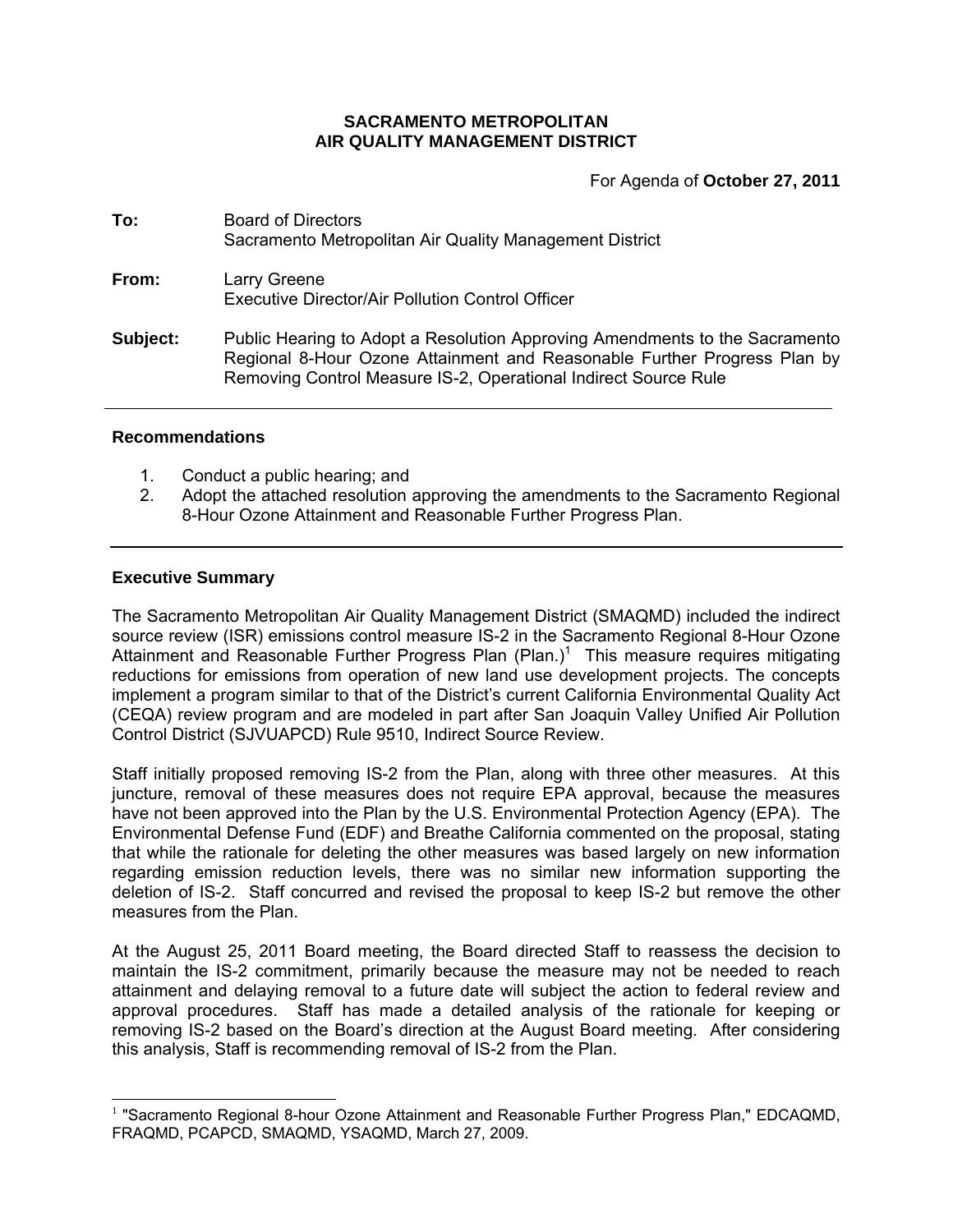Board Memo Removal of Control Measure IS-2 from SIP October 27, 2011, Page 2

# **Attachments**

The table below identifies the attachments to this memo:

| <b>Item</b>                             |   | Attachment   Page Number |
|-----------------------------------------|---|--------------------------|
| <b>Board Resolution</b>                 | Α |                          |
| Board Resolution - Alternative Option   | B | 10                       |
| <b>Amended Plan Pages</b>               |   | 14                       |
| Amended Plan Pages - Alternative Option |   | 31                       |
| <b>Staff Report</b>                     |   | 34                       |
| <b>Evidence of Public Notice</b>        |   | 48                       |

### **Discussion**

Staff's recommendation is based on two primary considerations, discussed below: (1) the decreasing likelihood that EPA will allow Plan emission reduction credits for IS-2, and (2) the increasing likelihood that the region can achieve the reductions without adoption of IS-2.

EPA Emission Reduction Credits: Staff did not include IS-2 emissions reductions in the calculation of total emissions benefits from local control measures in the Plan because of uncertainties in emissions calculations. In other words, the Plan did not rely on achieving any emissions reductions from IS-2 to meet Clean Air Act requirements for attainment or progress. The measure was included to allow a buffer in the event additional emission reductions were needed. However, after the August meeting, Staff learned that EPA had approved SJVUAPCD's ISR Rule 9510, which is very similar to the District's concepts for IS-2, but did not allow any credit for emission reductions associated with the measure<sup>2</sup>. We have reviewed EPA's objections in relationship to our IS-2 measure, and are uncertain whether and how we could overcome them if we sought to rely on the IS-2 emission reductions in future progress and attainment demonstrations. Consequently, it now appears that keeping the measure in the Plan would impose a regulatory burden without any certainty that we will receive any benefit from imposition of the measure through the Plan.

Other Avenues for Achieving Reductions: In addition, the emission reductions that are the goal of the lS-2 measures may be achieved through land use design improvements occurring as a result of other statutory and regulatory drivers. Although these programs target greenhouse gas (GHG) reductions, they will also reduce NOx and VOC emissions, which are the same pollutants targeted by IS-2. And, as these processes move forward, we will be better positioned to tailor the scope of the IS-2 measure to fit the resulting land use programs.

For example, implementation of SB 375 $3$  through the upcoming revisions to Sacramento Area Council of Governments (SACOG) Metropolitan Transportation Plan (MTP) and the Sustainable Community Strategy (SCS) will yield both GHG, NOx and VOC emission reductions. For the SACOG region, CARB set a 7 percent per capita GHG reduction target for 2020 and a 16 percent reduction target for 2035. SB 375 establishes incentives to encourage implementation of the SCS and APS. Developers can get relief from certain environmental review requirements

 $\overline{a}$ 

 $2$  76 FR 26609, May 9, 2011.

<sup>&</sup>lt;sup>3</sup> Senate Bill 375 (Steinberg, 2008).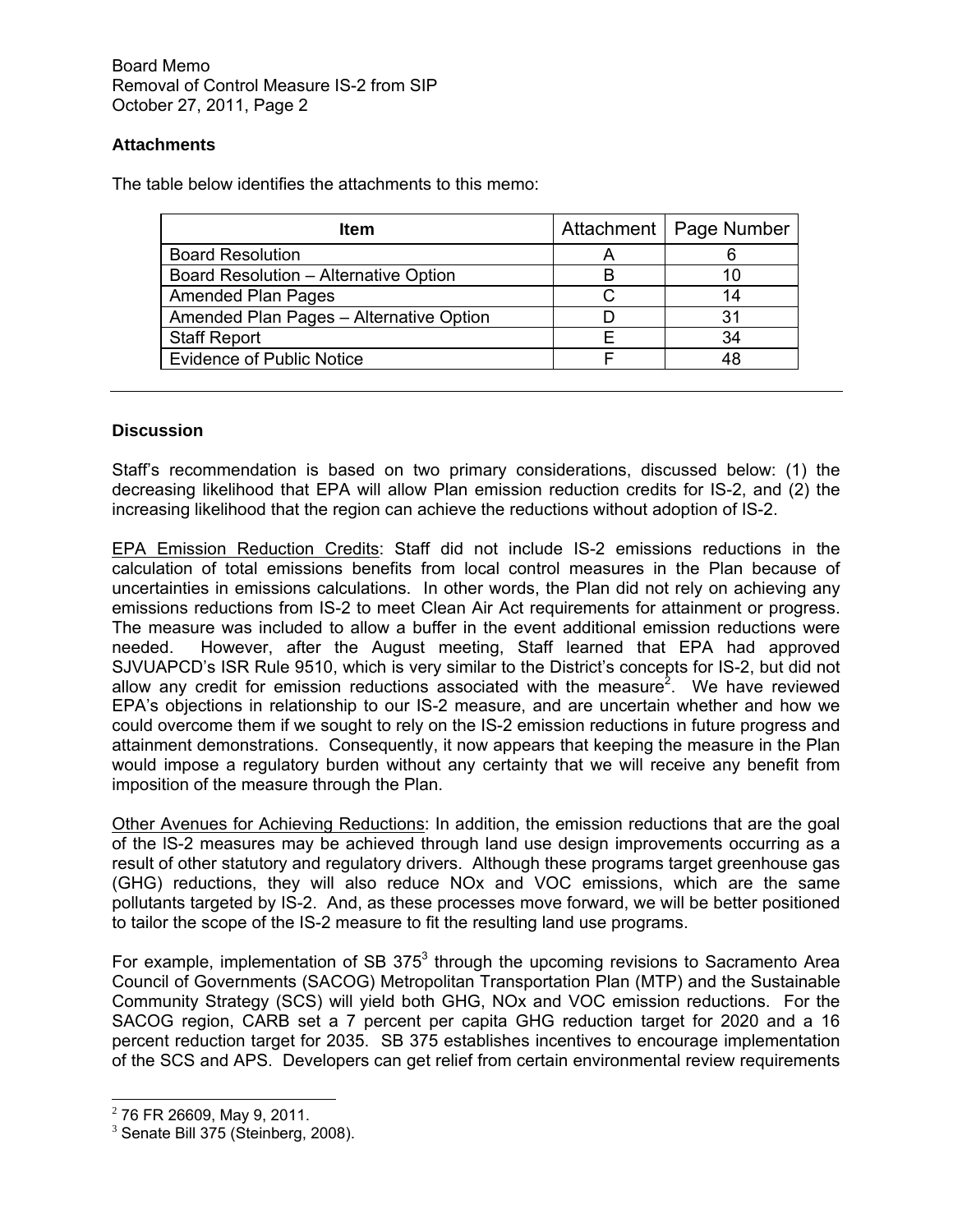Board Memo Removal of Control Measure IS-2 from SIP October 27, 2011, Page 3

under the CEQA if their new residential and mixed-use projects are consistent with a region's approved SCS<sup>4</sup>. Although the primary purpose of creating the SCS is to reduce GHGs, using smart growth land use design principles to reduce vehicle miles traveled (VMT) or to promote the use of alternative forms of transportation would also reduce VOC and NOx by reducing the amount of fuel consumed.

New regulations on energy efficiency will likewise affect both the need for and the scope of the IS-2 measures. For example, new building energy efficiency standards (Title  $24<sup>5</sup>$ ) took effect in 2010 and new development projects are already incorporating increased energy efficiency measures to reduce GHGs, NOx and VOCs to meet CEQA requirements.

#### **Possible Future Actions**

It is possible that we will need to include an IS-2 measure in the future. EPA adopted a new 8 hour ozone standard in 2008, lowering the standard from 0.08 parts per million (ppm) to 0.075 ppm. This new standard is already in effect and is not directly impacted by the recent decision<sup>6</sup> not to reconsider the 2008 standard<sup>7</sup>. A new ozone plan will be required 3 years after EPA makes nonattainment area designations for the 2008 (0.075 ppm) standard. Although IS-2 was not needed to meet the 1997 federal 0.08 ppm standard, it may be needed for attainment of the new standard. But by the time we need to begin drafting that ozone plan, we should have a much better understanding of the emissions achieved under SB375 and the new energy efficiency requirements, as well as other programs. That information will help us evaluate both the need for IS-2 and the shape and scope of the IS-2 measures.

#### **Alternative Option to Extend Adoption and Implementation Dates**

Instead of removing IS-2 from the Plan, the Board could extend the timeline for adoption and implementation of the measure. The alternative option attached to this Board letter would extend the adoption date for IS-2 to 2015 and the implementation date to 2017. This option was included in the notice for this public hearing for Board consideration during the hearing.

#### **Legal Requirements**

 $\overline{\phantom{a}}$ 

The Clean Air Act (CAA) Section 110(I) prohibits Plan revisions that would interfere with attainment and requires reasonable notice and public hearings on all revisions. The attached staff report discusses each of the CAA requirements relevant to removing IS-2, Operational Indirect Source Rule, and establishes that removal is permissible because the prior SIP analysis did not rely on the measure to demonstrate attainment or reasonable further progress, or to meet contingency requirements. Removal also does not change the prior conclusion that the SIP contains all reasonable control measures.

<sup>&</sup>lt;sup>4</sup> California Public Resources Code §§ 21155, 21155.1, 21155.2, 21159.28.<br><sup>5</sup> Title 24, Part 6 of the California Code of Pequiptions.

 $5$  Title 24, Part 6 of the California Code of Regulations.

<sup>&</sup>lt;sup>6</sup> http://www.whitehouse.gov/the-press-office/2011/09/02/statement-president-ozone-national-ambient-airquality-standards

<sup>7</sup> 75 FR 2938, January 19, 2011. A new standard in the range of 0.06 to 0.07 ppm would have been considered.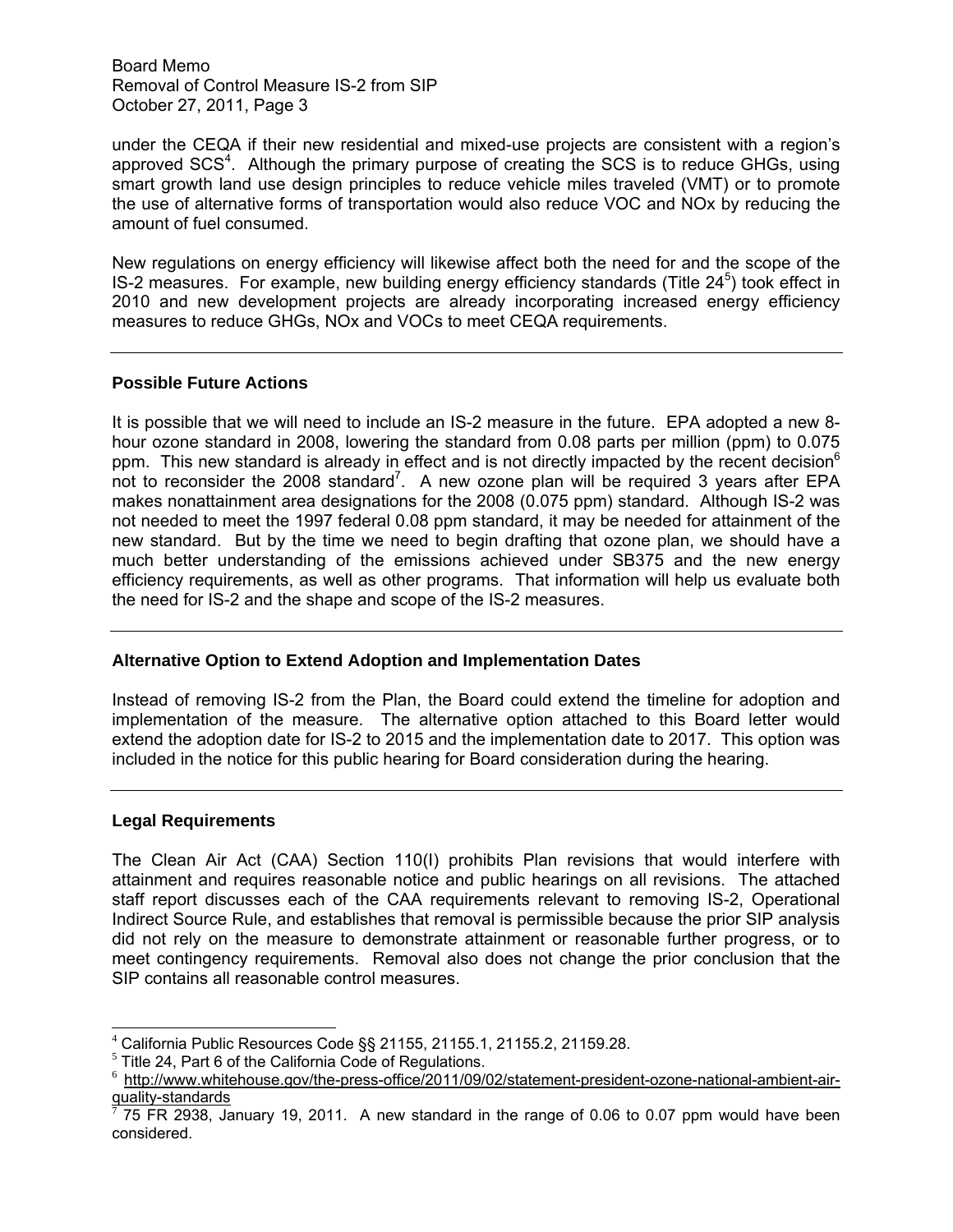## **Environmental Review and Compliance**

A Final Environmental Impact Report (FEIR) for the 2009 Plan was adopted by the SMAQMD Board of Directors on January 22, 2009. The FEIR concluded that the Plan would have no significant adverse environmental impacts.

This project does not require any changes to the FEIR and, therefore, the proposed revision to the Plan is exempt from CEQA pursuant to California Code of Regulations Title 14, Chapter 3, Section 15162(a)(1) - Subsequent EIRs and Negative Declarations.

#### **Public Review Process**

Staff held a public workshop on June 7, 2011 to discuss proposed Plan revisions, including the removal of IS-2 from the Plan. The noticing for the workshop included:

- E-mail notices to:
	- ─ interested and affected parties;
	- ─ industry associations, developers, contractors, local jurisdictions, and other groups associated with land use development;
	- $-$  all persons who have requested to receive rulemaking notices.
- Hard copy notices to all who have requested them.
- A notice published in the Sacramento Bee in the Our Region section.
- A notice posted on the District web site. The draft rule and staff report were made available for public review at that time.

Staff did not receive any comments or questions at the public workshop. Staff also met with representatives from Environmental Defense Fund and Breathe California – Sacramento Emigrant Trails on June 20, 2011, to discuss the Plan revisions as presented at the workshop.

The noticing for this public hearing included:

- E-mail notices to:
	- ─ interested and affected parties;
	- ─ industry associations, developers, contractors, local jurisdictions, and other groups associated with land use development;
	- $-$  all persons who have requested to receive rulemaking notices.
- Hard copy notices to all who have requested them.
- A notice posted on the District web site. The draft rule and staff report were made available for public review at that time.

Staff also met with representatives from the Sierra Club California and Breathe California – Sacramento Emigrant Trails on September 27, 2011, to discuss the Plan revisions proposed for this hearing.